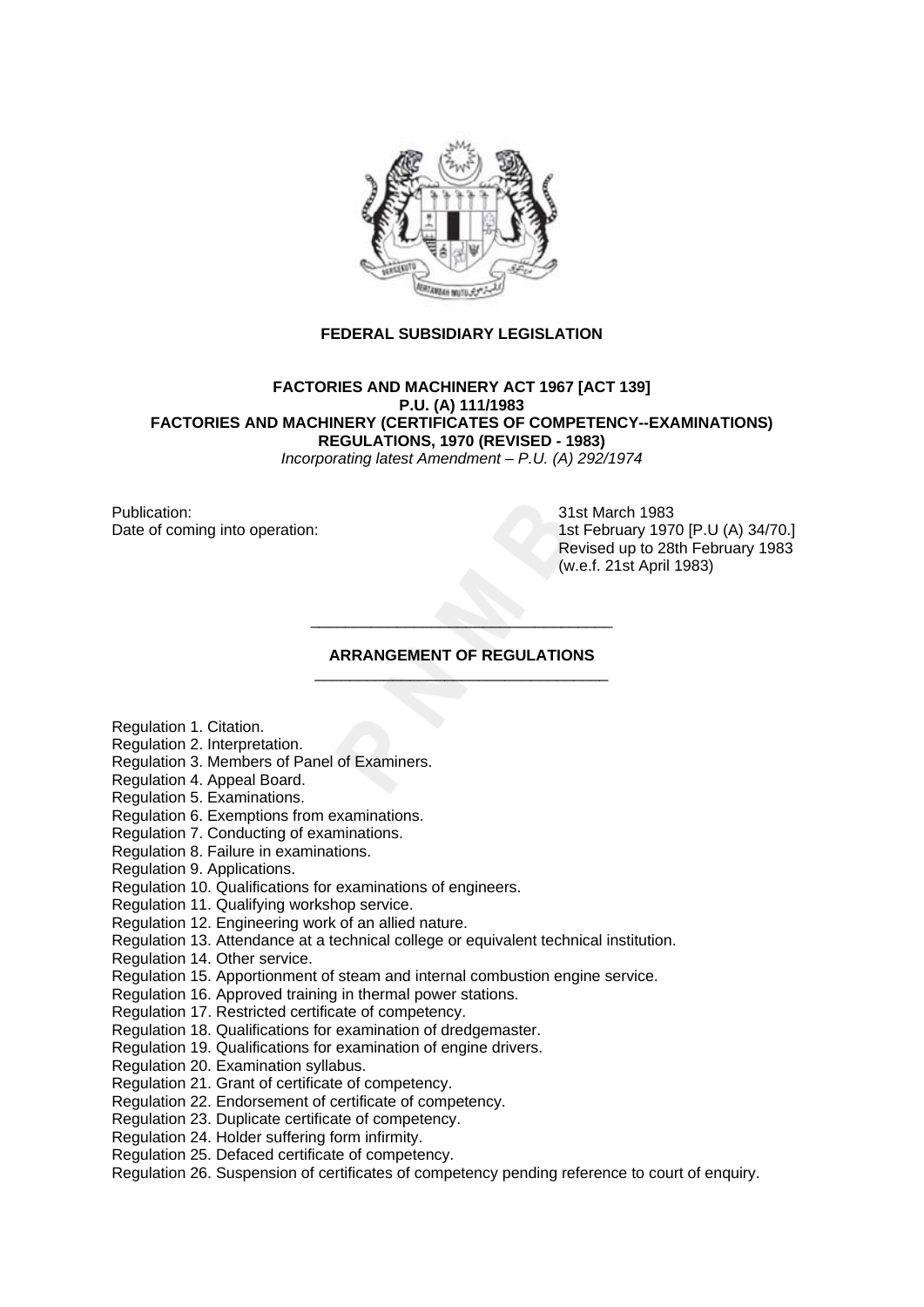Regulation 27. Suspension of drivers certificates of competency in case of misconduct.

Regulation 28. Cancellation of suspension of certificate of competency.

Regulation 29. False representation.

Regulation 30. Lost certificate of competency.

Regulation 31. Fees.

Regulation 32. Penalty.

FIRST SCHEDULE SECOND SCHEDULE

LIST OF AMENDMENTS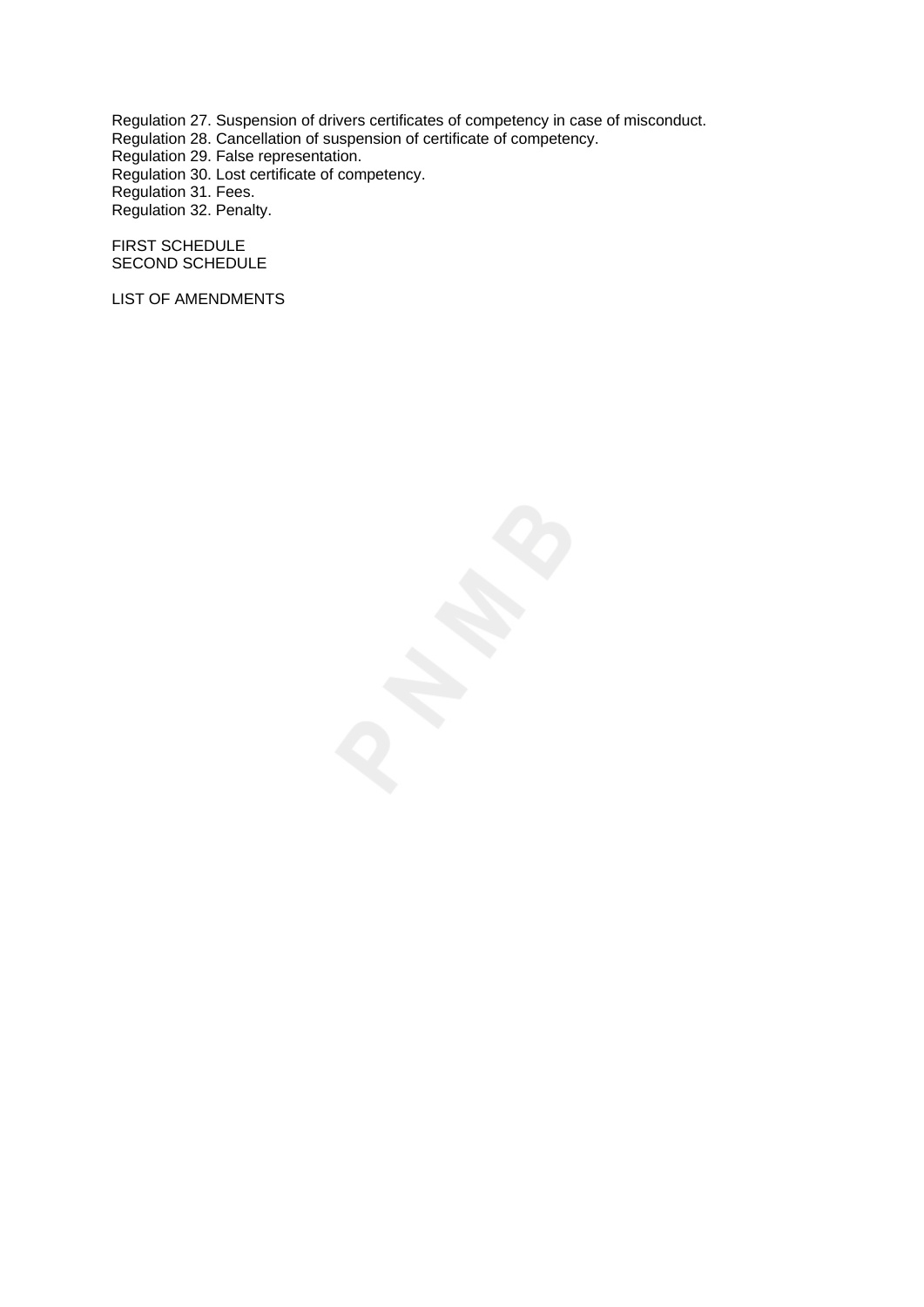# **1. Citation.**

## These regulations may be cited as the **Factories and Machinery (Certificates of Competency Examination) Regulations, 1970.**

# **2. Interpretation.**

In these regulations unless the context otherwise requires-

"Chief Inspector", "Deputy Chief Inspector", "Senior Inspector" and "Inspector" mean the officers appointed under section 4 (1) of the Act;

"equivalent certificate of competency" means a certificate of competency which is considered by the Panel as equivalent to a corresponding certificate of competency issued under these regulations;

"examination" means an examination held by the Panel relating to the grant of a certificate of competency under these Regulations;

"operational charge" means personal and direct supervision of machinery on shift or day work involving duties concerned with the normal operation and maintenance of such machinery;

"Panel" means the Panel of Examiners appointed under section 30 of the Act;

"qualifying workshop service" means the workshop service as prescribed in regulation 11.

## **3. Members of Panel of Examiners.**

The Panel of Examiners shall consist of-

- *(a)* the Deputy Chief Inspector as Chairman;
- *(b)* a Senior Inspector as Deputy Chairman; and
- *(c)* a minimum of two Inspectors as members:

Provided that where the examination relates to the grant of certificates of competency for dredge masters appearing for an examination for Part C relating to mining legislation there shall be included in the Panel as member thereof an Inspector of Mines appointed under the written law relating to mining.

## **4. Appeal Board.**

- (1) Pursuant to section 30 (5) of the Act, the Appeal Board shall consist of-
	- *(a)* The Chief Inspector as Chairman of the Appeal Board;

*(b)* A senior engineer in a Government Department who shall not be any of the officers appointed under section 4 of the Act; and

*(c)* A senior officer of a technical institution, college or university.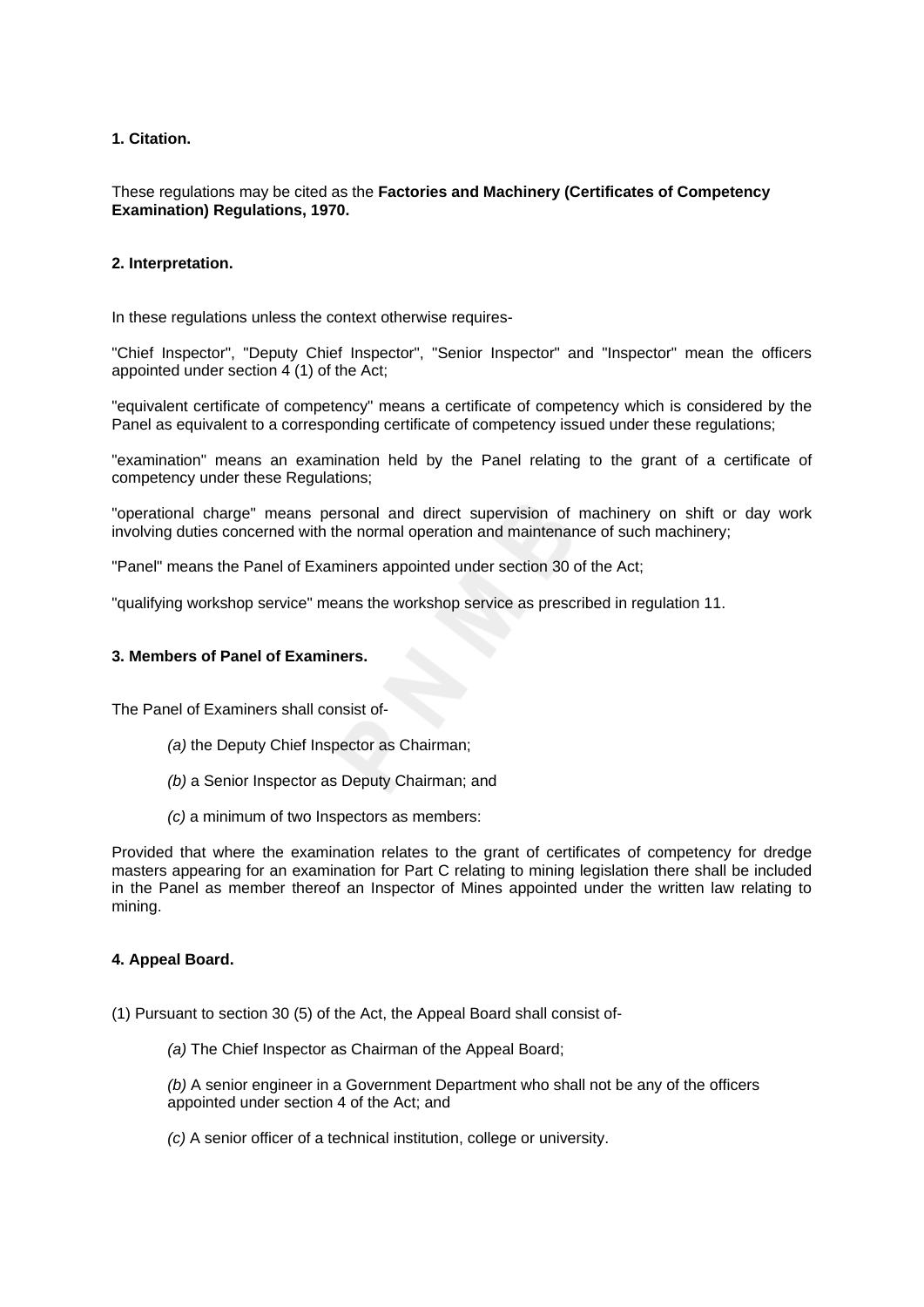(2) All questions in the appeal shall be determined by a majority of the persons comprising the Appeal Board, and the decision of the Appeal Board shall be final.

# **5. Examinations.**

- (1) The Panel shall hold the following examinations:
	- *(a)* First Grade Engineer (Steam);
	- *(b)* First Grade Engineer (Internal Combustion Engines);
	- *(c)* Second Grade engineer (Steam);
	- *(d)* Second Grade Engineer (Internal Combustion Engines);
	- *(e)* Dredgemaster (Steam and Electric);
	- *(f)* Dredgemaster ( Internal Combustion Engines and Electric);
	- *(g)* Dredgemaster (Electric);
	- *(h)* First Class Engine Driver (Steam);
	- *(i)* First Class Engine Driver (Internal Combustion Engines);
	- *(j)* Second Class Engine Driver (Steam);
	- *(k)* Second Class Engine Driver (Internal Combustion Engines).

(2) Certificates of competency awarded to successful candidates of the aforementioned examinations shall be in the respective forms set out in the First Schedule to these regulations. Such certificates of competency shall remain valid until suspended or cancelled under the provisions of the Act or these Regulations.

(3) Every holder of a certificate of competency shall surrender such certificate to the Chief Inspector for cancellation upon the issue of a certificate of competency of a higher grade for the same category of machinery.

## **6. Exemptions from examinations.**

(1) The Panel may, in its discretion, exempt from the whole or part of the appropriate examination, any candidate who is a resident in Malaysia and who is the holder of a certificate of competency which, in the opinion of the Panel, is equivalent to the corresponding certificate issued under these Regulations and in such case shall recommend the issue to such candidate, on payment of the prescribed fee, the appropriate certificate of competency.

(2) The panel may, in its discretion, exempt a candidate who is a resident of Malaysia from examination for an engineer's certificate of competency if he-

*(a)* has passed or is the holder of a degree or diploma in mechanical engineering which exempts him from the technical examinations for Graduate Membership of the Institution of Engineers, Malaysia, in mechanical engineering or of the Institution of Mechanical Engineers, London; and

*(b)* has completed the prescribed qualifying workshop service; and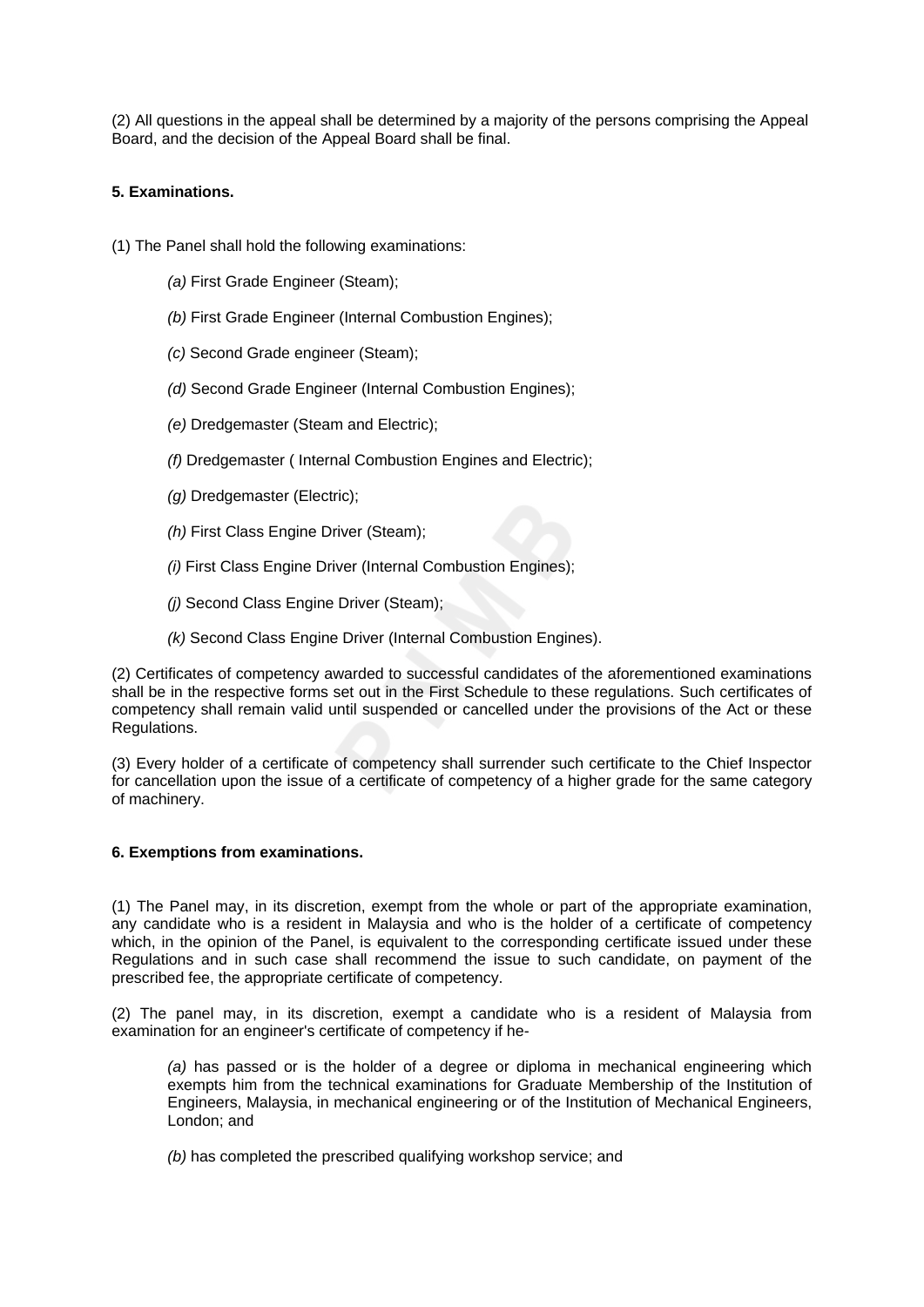*(c)* has had operational charge of, or has served as an assistant to an engineer in operational charge of, steam boilers, or internal combustion engines, as appropriate, of substantial size for not less than twelve months in the case of exemption from examination for a second grade certificate of competency and twenty four months in the case of a first grade certificate of competency.

(3) The Chief Inspector shall, on payment of the prescribed fee, grant the appropriate certificate of competency to a candidate exempted from the examination under the paragraph (2).

## **7. Conducting of examinations.**

Examinations shall be conducted in accordance with the directions given by the Chief Inspector from time to time.

#### **8. Failure in examinations.**

Where any candidate fails to pass an examination the Panel may, in its discretion, refuse permission for such candidate to present himself for further examination until the expiry of such period, not exceeding six months, as the Panel may deem appropriate.

## **9. Applications.**

(1) A person applying for examination, or for exemption from the whole or part of an examination, shall complete Form A or B (as appropriate) set out in the Second Schedule and lodge it at the office of a member of the Panel at least twenty-eight days before the date of the examination at which he wishes to appear:

Provided that in the case of exemption from the whole of an examination such application may be made at any time.

(2) Applications for examination, or for exemption from examination, shall be accompanied by the original documentary evidence as indicated on the appropriate form.

(3) An applicant shall not be eligible for examination unless he has produced evidence acceptable to the Panel than he possesses the qualifications prescribed therefor.

(4) An applicant for examination, or exemption from examination, shall produce if required by the Panel, a medical report of physical fitness to take charge of machinery.

(5) An applicant shall not be permitted to sit for an examination unless the prescribed fee is paid at least fourteen days before the date of the examination.

#### **10. Qualifications for examinations of engineers.**

(1) An applicant for examination as a second grade engineer (steam) shall not be less than twentyone years of age at the date of examination; and shall-

*(a)* have completed the qualifying workshop service prescribed after attaining the age of sixteen years; and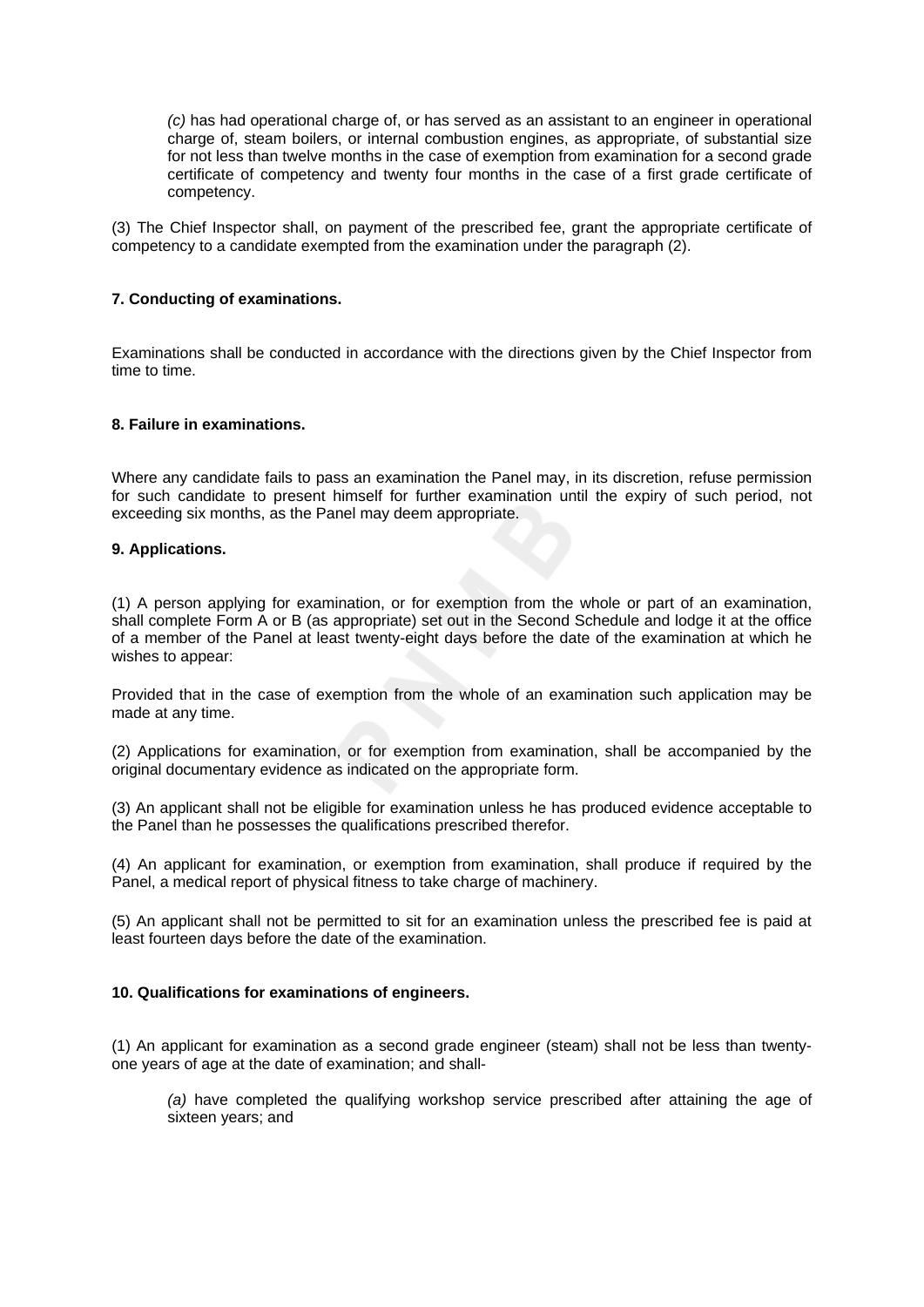*(b)* have served for a period of not less than twelve months as an assistant to an engineer in operational charge of steam boilers of substantial size subsequent to completing his qualifying workshop service.

(2) An applicant for examination as a first grade engineer (steam) shall have been in operational charge of, or have served as an assistant to an engineer in operational charge of, steam boilers of substantial size for a period of not less than twelve months, while holding a second grade engineer's certificate of competency (steam) or an equivalent certificate of competency.

(3) An applicant for examination as a second grade engineer (internal combustion engines) shall not be less than twenty-one years of age at the date of examination; and shall-

*(a)* have completed the qualifying workshop service prescribed after attaining the age of sixteen years; and

*(b)* have served for a period of not less than twelve months as an assistant to an engineer in operational charge of internal combustion engines of substantial size subsequent to completing his qualifying workshop service.

(4) An applicant for examination as a first grade engineer (internal combustion engines) shall have been in operational charge of, or have served as an assistant to an engineer in operational charge of, internal combustion engines of substantial size for a period of not less than twelve months while holding a second grade engineer's certificate of competency (internal combustion engine) or an equivalent certificate of competency.

## **11. Qualifying workshop service.**

For the purposes of these Regulations qualifying workshop service means satisfactory service of not less than four years as an apprentice or trainee on work appropriate for the training of a mechanical engineer. Not less than two of the four years shall have been devoted to the erection, fitting or repair of mechanical plant of substantial size; the balance of the four years may have been spent on the erection, fitting or repair of mechanical plant of substantial size, or, subject to the rates hereinafter specified,

- (i) on engineering work of an allied nature; or
- (ii) in full-time attendance at a day technical college, or equivalent technical institution.

### **12. Engineering work of an allied nature.**

Engineering work of an allied nature shall count towards qualifying workshop service at the following rates:

(i) metal turning--at full rate for a maximum period of twelve months;

(ii) boiler making, pattern making, brass finishing and other allied trades--at full rate for a maximum period of six months in any one trade;

(iii) design and drawing in a drawing office forming part of an engineering works--at full rate for a maximum period of twelve months and thereafter at half rate.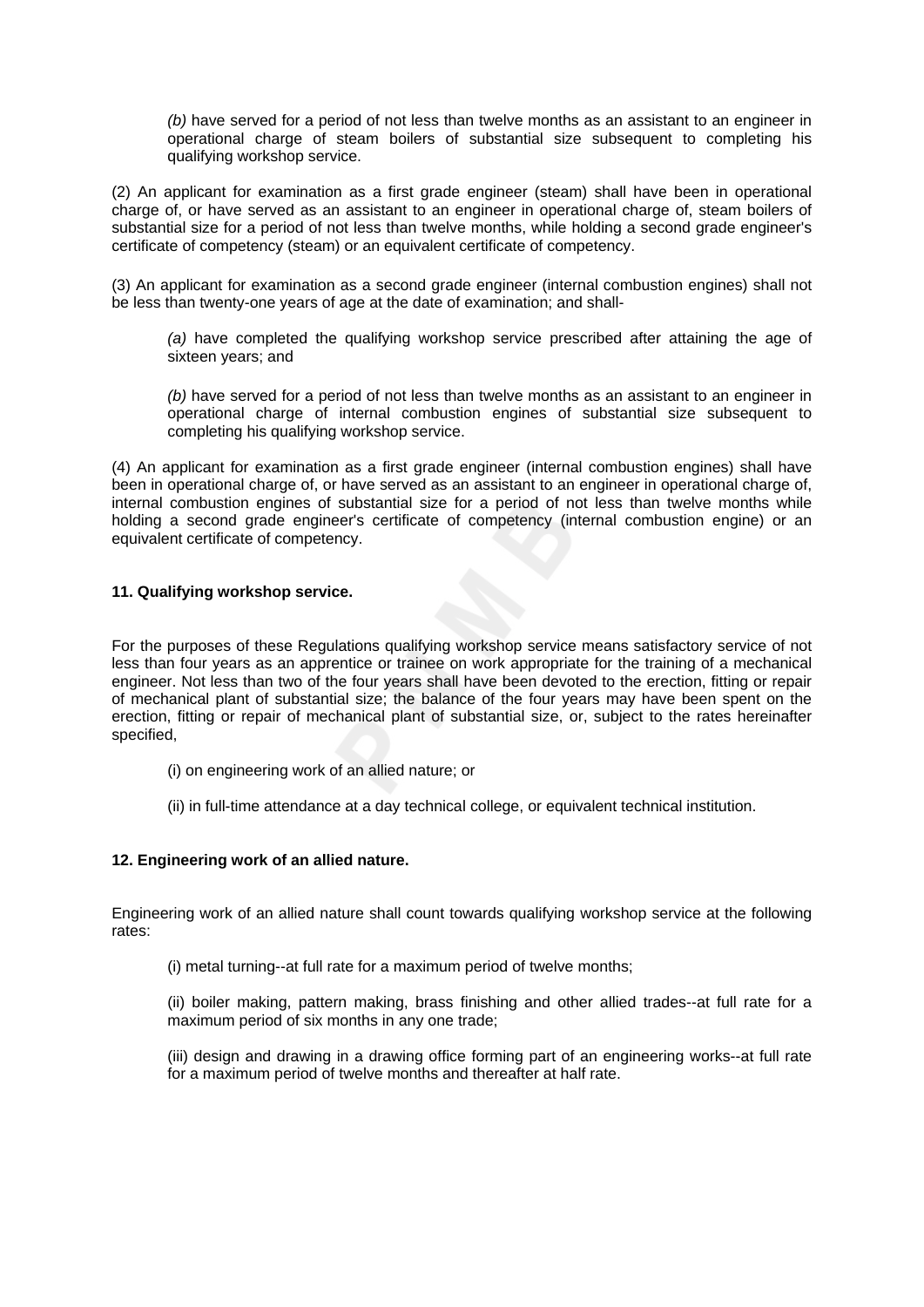## **13. Attendance at a technical college or equivalent technical institution.**

Full-time attendance at a day technical college or equivalent technical institution leading to the satisfactory completion of a recognised course in mechanical, electrical or mining engineering shall count towards an applicant's qualifying workshop service in the ratio of three years of such attendance to two years qualifying workshop service with a maximum allowance of two years for a mechanical engineering or mining engineering course and eighteen months for an electrical course:

Provided that where an applicant during any vacation of the college or institution was engaged in work appropriate for the training of a mechanical engineer as specified in regulation 11 such period when the applicant was so engaged shall count in full towards the applicant's qualifying workshop service.

## **14. Other service.**

Where an applicant for examination as an engineer is unable to produce satisfactory evidence that he has completed the qualifying workshop service prescribed, the Panel may accept such other service as it may consider appropriate to count as qualifying workshop service at such rate as the Panel may deem fitting:

Provided that in no case shall the rate be greater than two-thirds full rate except where an applicant holds a degree or diploma in mechanical engineering acceptable to the Panel then any period of such appropriate service may count at full rate.

## **15. Apportionment of steam and internal combustion engine service.**

Where an applicant has served simultaneously on steam boilers and internal combustion engines the Panel may, for the purposes of these Regulations, apportion such service as between the steam and internal combustion engine service as may be deemed reasonable in the circumstances.

#### **16. Approved training in thermal power stations.**

Notwithstanding the provisions of these Regulations the Panel may, in its discretion, accept for examination as a second grade engineer (steam) any applicant who has completed an approved scheme of training for shift engineers in thermal power stations.

#### **17. Restricted certificate of competency.**

(1) Where an applicant has been accepted for examination under regulation 16 the certificate of competency granted pursuant thereto shall be restricted to the charge of machinery installed in thermal power stations.

(2) On the completion of twelve months service in thermal power stations subsequent to the issue of a restricted second grade engineer's certificate of competency, the holder of such a certificate may be accepted for examination as a first grade engineer and any first grade certificate granted in pursuance thereto shall similarly be restricted to the charge of machinery installed in thermal power stations.

(3) The Panel may prescribe the qualifications the holder of a restricted second grade engineer's certificate or a restricted first grade engineer's certificate shall obtain before he is permitted to sit for an examination for removal of the restriction.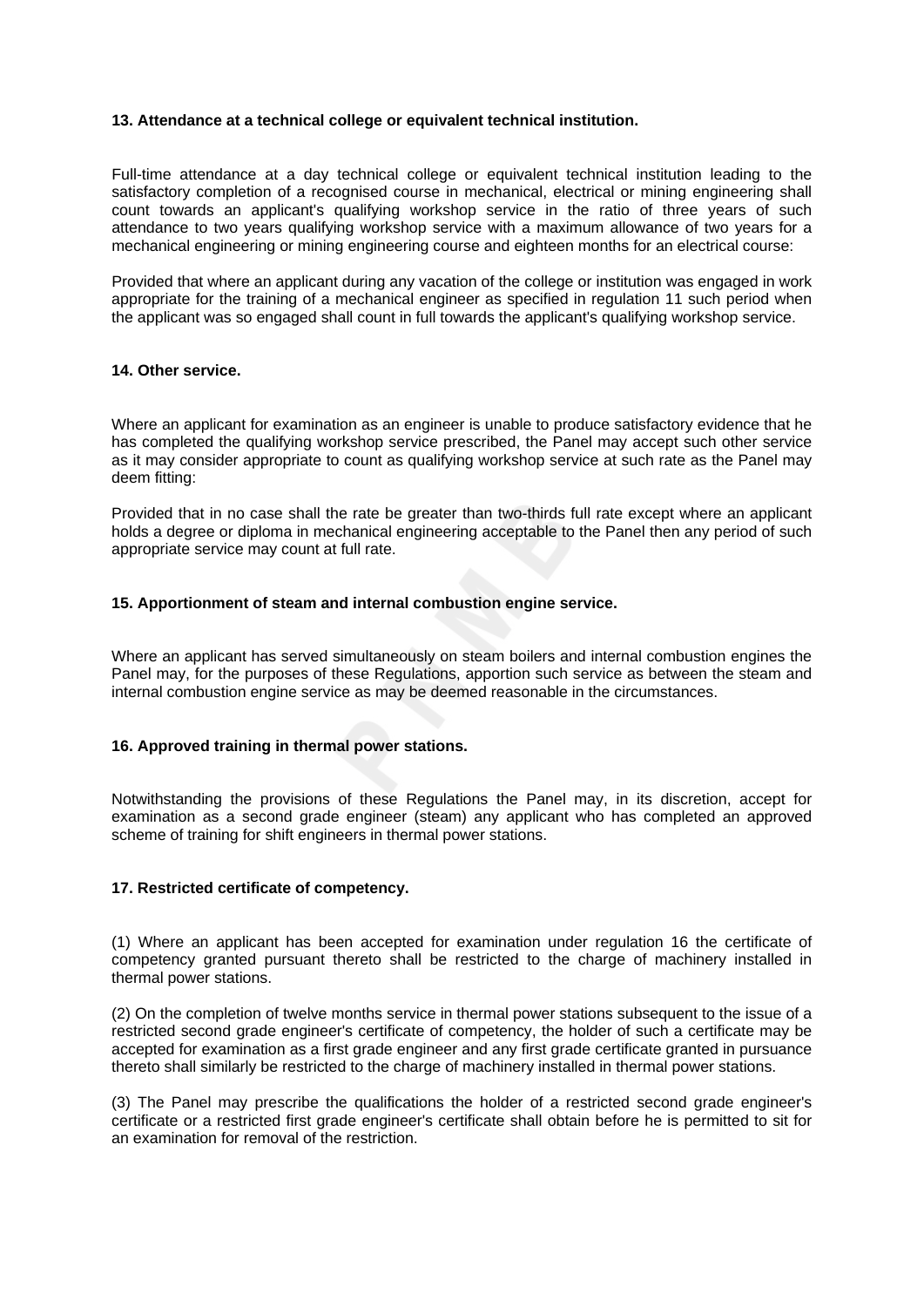### **18. Qualifications for examination of dredgemaster.**

An applicant for examination as a dredgemaster for steam and electric, internal combustion engine and electric, or electric dredge shall not be less than twenty-three years of age, and shall have served as an assistant in charge of a shift on a steam or an internal combustion engine or an electric dredge respectively, for a period of not less than three years;

Provided that:

*(a)* in the case of an applicant who has served as an apprentice or trainee on work appropriate to the training of a mechanical engineer acceptable to the Panel, such service shall count as exemption from service as an assistant-in-charge of a shift on an appropriate dredge at the rate of not more than two-thirds of his total period of service as an apprentice or trainee and the maximum exemption permissible under this regulation shall not exceed two years;

*(b)* in the case of an applicant who is the holder of a diploma in mechanical, electrical or mining engineering acceptable to the Panel, the period of his service as an assistant-incharge of a shift shall not be less than one year.

#### **19. Qualifications for examination of engine drivers.**

(1) An applicant for examination as a second grade engine driver (steam) shall not be less than twenty-one years of age at the date of examination; and shall-

*(a)* have served for a period of not less than two years as a steam engine or steam boiler attendant; or

*(b)* have served for a period of not less than three years as an apprentice or journeyman fitter in such a steam plant or an engineering workshop as approved by the Panel; or

*(c)* have satisfactorily completed a full-time course in a mechanical engineering trade at a school approved by the Panel and have had subsequent service of not less than twelve months as a steam boiler attendant.

(2) An applicant for examination as a first grade driver (steam) shall have been an assistant to an engineer, dredgemaster or driver in operational charge of a steam boiler of not less than five hundred square feet heating surface for a period of not less than eighteen months while holding a certificate of competency as a second grade driver (steam) or an equivalent certificate of competency.

(3) An applicant for examination as a second grade driver (internal combustion engine) shall not be less than nineteen years of age at the date of the examination; and shall-

*(a)* have served for a period of not less than two years as an attendant on an internal combustion engine of not less than forty horse power; or

*(b)* have served for a period of not less than three years as an apprentice or journeyman fitter on internal combustion engines in an engineering workshop approved by the Panel; or

*(c)* have satisfactorily completed a full-time course in a mechanical engineering trade at a school approved by the Panel and have had subsequent service of not less than twelve months as an attendant on an internal combustion engine of not less than forty horse power.

(4) An applicant for examination as a first grade driver (internal combustion engine) shall have been an assistant to an engineer, dredgemaster or driver in operational charge of an internal combustion engine of not less than one hundred horse power for a period of not less than eighteen months while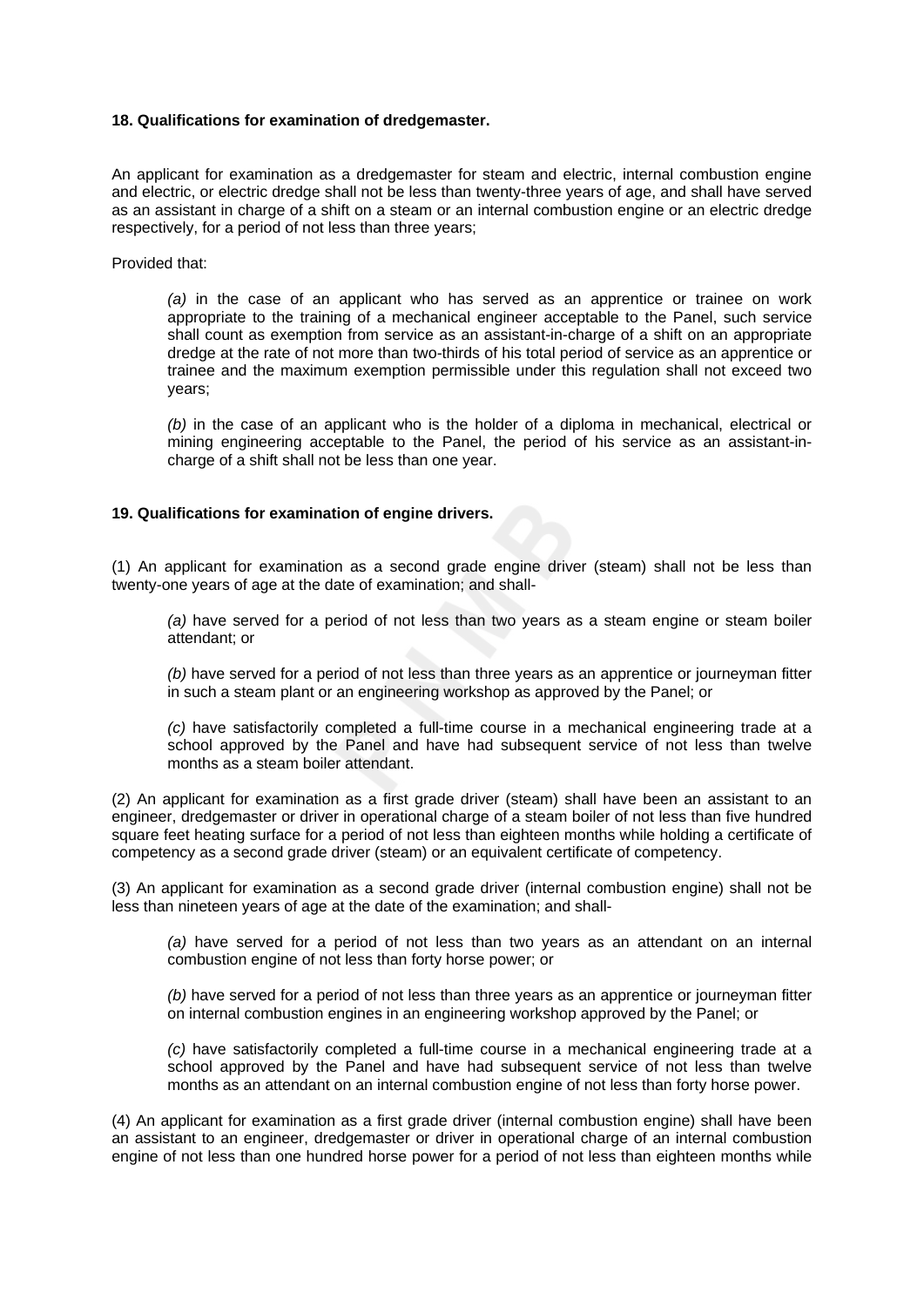holding a certificate of competency as a second grade driver (internal combustion engine) or an equivalent certificate of competency.

## **20. Examination syllabus.**

(1) *(a)* Examination for engineers shall consist of:

Part A practical mathematics paper; and

Part B an engineering knowledge paper; and

Part C and oral examination.

*(b)* Examinations for dredgemasters shall consist of:

Part A practical mathematics paper; and

Part B an engineering knowledge paper; and

Part C a paper on mining legislation.

*(c)* Every candidate for a driver's certificate of competency shall be examined orally and will be required to give a practical demonstration of his knowledge.

(2) The Panel may permit any candidate to take Part A before proceeding to Part B and Part C.

(3) The Panel may permit any candidate to take Part A of the examination during his period of qualifying service as an assistant to an engineer or while as an assistant in charge of a shift on a dredge.

(4) Where any candidate takes Part A and Part B and Part C, and satisfied the Panel in Part A only, the Panel may, in its discretion exempt such candidate from Part A in any subsequent examination.

#### **Exemption from Part A.**

(5) The Panel may, in its discretion, exempt from Part A a candidate who is otherwise qualified under these Regulations and is the holder of a recognised degree, diploma or certificate the syllabus for which includes the subject on Part A.

(6) *(a)* The Panel may, in its discretion, permit a candidate for an engineer's certificate of competency to proceed direct to the first grade examination where such candidate, though qualified to take the second grade examination or an examination for an equivalent certificate of competency has not done so for some good and sufficient reason:

Provided that such candidate shall have been in operational charge of, or served as an assistant to an engineer in operational charge of steam boilers or internal combustion engines, as appropriate, of substantial size for a period of not less than twenty-four months.

*(b)* Where a candidate has been permitted to proceed to the first grade engineer's examination under the provisions of this regulation and fails to pass such examination, the Panel may, in its discretion, revoke its acceptance of such candidate for the first grade examination until such time as he has succeeded in passing the second grade examination.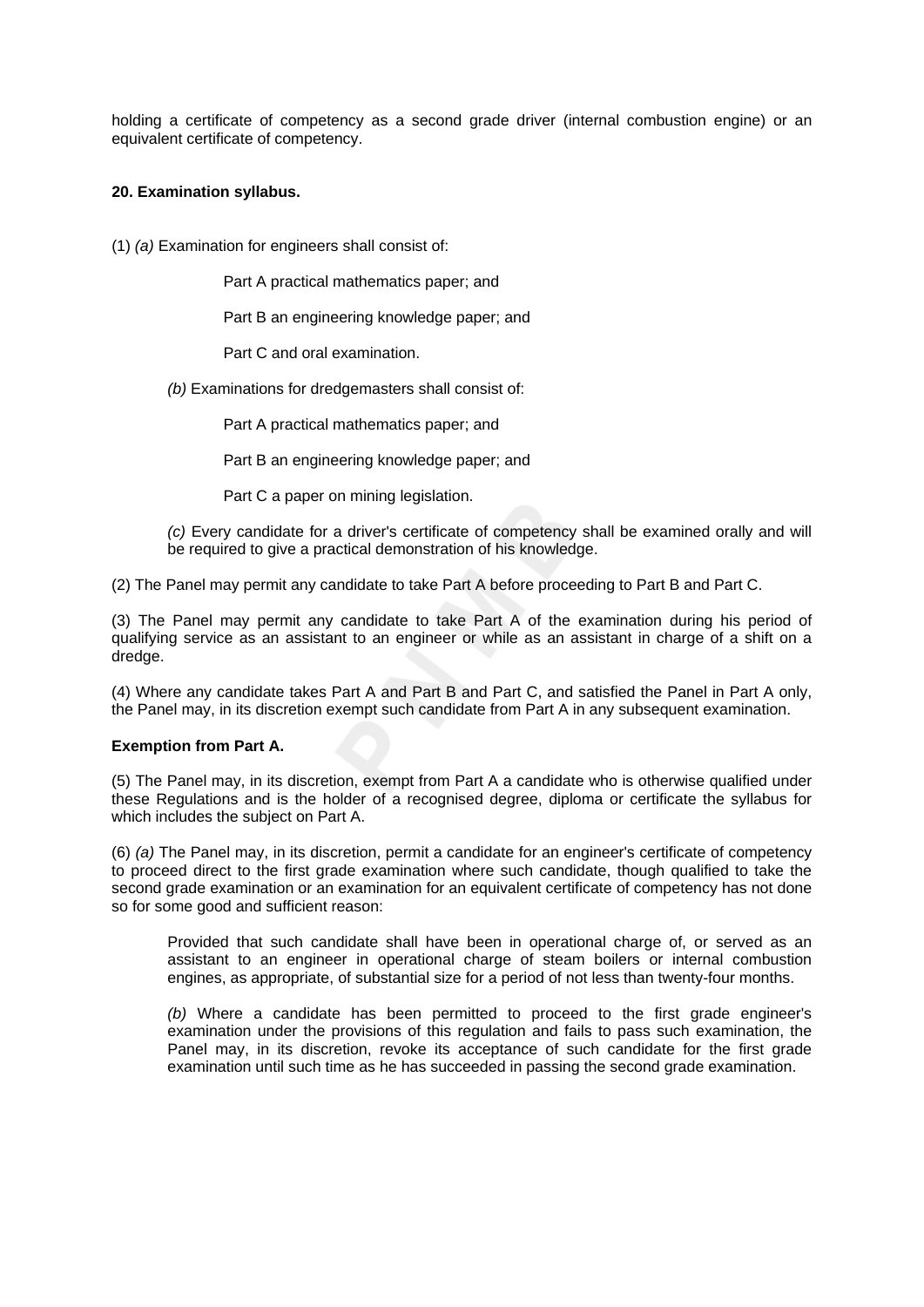## **21. Grant of certificate of competency.**

Where a candidate is in the opinion of the Panel successful in an examination he shall be granted the appropriate certificate of competency.

## **22. Endorsement of certificate of competency.**

(1) It shall be lawful for any certificate of competency issued under these Regulations to be endorsed to the effect that the holder thereof has satisfied the Panel, by examination or otherwise, that he is qualified to take charge of additional categories of machinery. Such endorsement shall be made on payment of the prescribed fee.

(2) Every application for examination for endorsement of an engineer's or driver's certificate of competency shall be accompanied by satisfactory evidence that the holder thereof has served on steam boilers or internal combustion engines, as the case may be, for a period which shall not be less than nine months for a second grade endorsement and eighteen months for a first grade endorsement.

(3) Every application for examination for endorsement of a dredgemaster's (electric) certificate of competency obtained under the regulation 18 to take charge of any steam or internal combustion engine dredge shall be accompanied by satisfactory evidence that the holder thereof has served as an assistant in charge of a shift on a steam or internal combustion engine dredge, as appropriate, for a period of not less than twelve months.

(4) The examination for endorsement of an engineer's certificate of competency shall consist only of Parts B and C of the examination specified in regulation 20 (1) (a) and for endorsement of a dredgemaster's certificate of competency shall consist only of Part B of the examination specified in paragraph (1) (b) of the same regulation.

(5) Notwithstanding the provisions of these Regulations the holder of an engineer's certificate of competency may, on production of satisfactory evidence that he has served as assistant in charge of a shift on a dredge for a period of not less than six months after having obtained his engineer's certificate of competency, and, on payment of the prescribed fee, be permitted to take Part C of the examination for dredgemaster and on passing the examination his certificate of competency is to be endorsed to the effect that he is qualified to take charge of-

*(a)* a steam or electric dredge where the certificate of competency of the holder is for steam;

*(b)* an internal combustion engine and electric dredge or electric dredge where the certificate of competency of the holder is for internal combustion engines.

(6) Where any candidate for examination as an engineer or driver desires and is qualified to take the examinations for both steam and internal combustion engines, he shall be required to elect first to be examined in one subject; if he passes the examination in that subject he may thereupon proceed to the examination for the second subject and such second examination shall be considered, for fee purposes, as if it is for endorsement of an existing certificate. If he fails to pass in the first examination, the candidate shall not be permitted to proceed to the second examination except on payment of the prescribed examination fee.

(7) Where an engineer's certificate of competency has been issued without examination under regulation 6, such certificate may likewise be endorsed without examination where the Panel is satisfied that the holder has complied with the provisions of paragraph (2) (c) of that regulation in respect of the machinery for which the endorsement is required and on payment of the prescribed fee.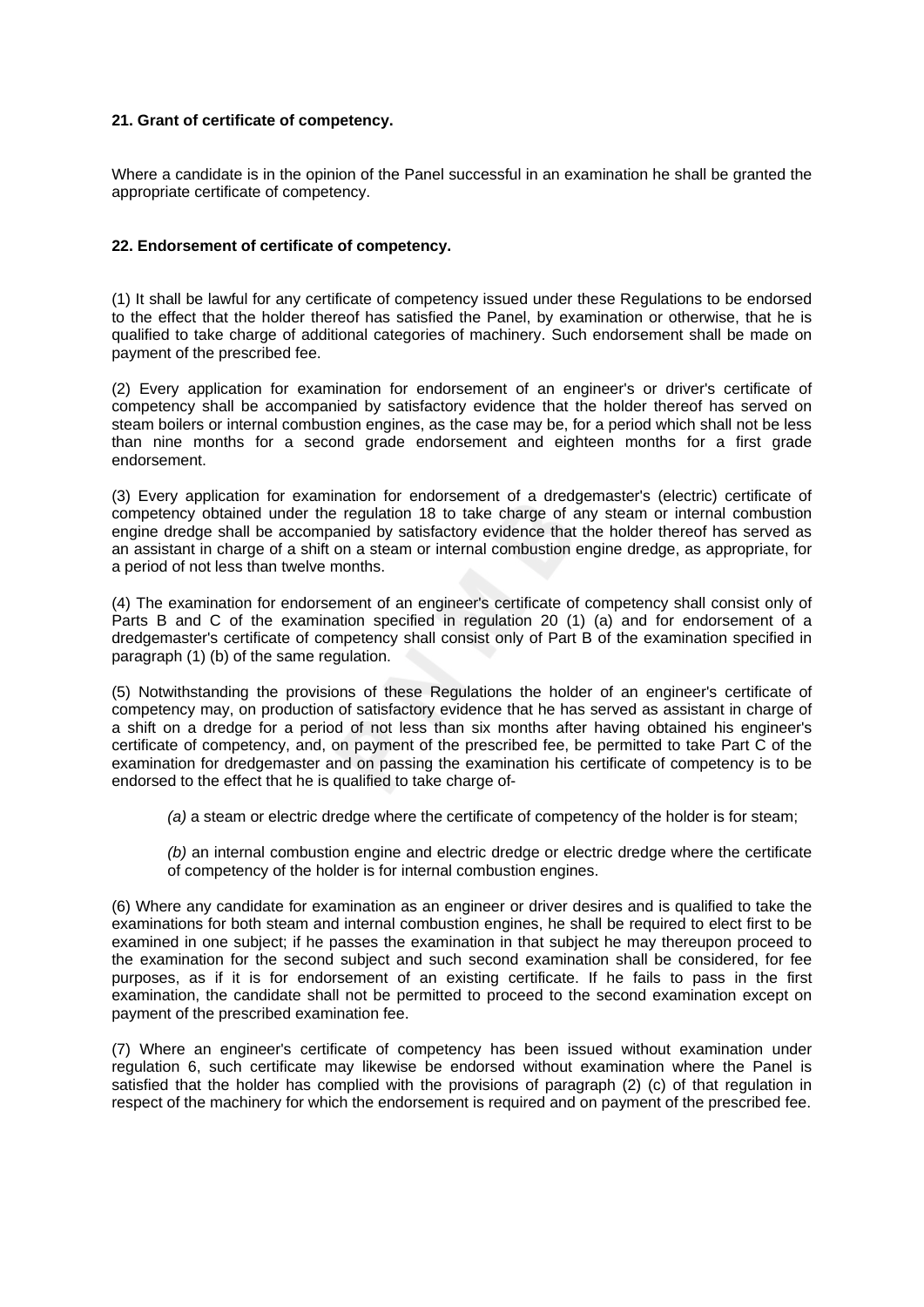### **23. Duplicate certificate of competency.**

A duplicate certificate of competency shall be issued by the Chief Inspector on payment of the prescribed fee, to any person producing satisfactory evidence of his identity, of his previous ownership of a certificate of competency which has not been cancelled, revoked or in any way varied except as stated in the application made in accordance with this regulation, and of the loss or destruction of such certificate. A statutory declaration, setting out the circumstances of the loss or destruction of the certificate of competency shall accompany every application for a duplicate certificate.

## **24. Holder suffering form infirmity.**

(1) Where, in the opinion of the Chief Inspector the holder of any certificate of competency appears to be suffering from an infirmity which could cause him to be incapable of carrying out satisfactorily the duties of an engineer, a dredgemaster or a driver, as the case may be, such person shall be required to produce a medical certificate to the effect that he is fit to carry out such duties.

(2) Where the medical certificate shows that the holder of a certificate of competency is unfit to carry out his duties, or where a medical certificate is not produced within such period as the Chief Inspector considers to be reasonable in the circumstances, the certificate of competency may be declared by the Chief Inspector to be cancelled.

(3) Such cancelled certificate shall be surrendered to the Chief Inspector.

## **25. Defaced certificate of competency.**

(1) Where, in the opinion of the Inspector, any photograph mounted on a certificate of competency no longer bears a true likeness to the holder thereof, or has been defaced to such an extent that identification of the holder is difficult, such holder shall supply two copies of a recent photograph for rectification of the certificate.

(2) Where in the opinion of the Inspector, a certificate of competency has been defaced such certificate shall be surrendered to the Chief Inspector in exchange for a duplicate copy on the payment of the prescribed fee.

#### **26. Suspension of certificates of competency pending reference to court of enquiry.**

Where a reference is made to a Court under the provisions of the Act, or where any enquiry is held under the circumstances described in section 33 (2) of the Act a Senior Inspector may suspend the certificate of competency of an engineer, dredgemaster or driver, and such engineer, dredgemaster or driver shall deliver up the certificate of competency to the Senior Inspector; and shall not, during the period of the suspension take charge or be in control of any machinery, which is required to be under the charge of a person holding a certificate of competency of the same grade and category.

#### **27. Suspension of drivers certificates of competency in case of misconduct.**

(1) Where it is considered expedient so to do after an enquiry held in accordance with section 33 (2) of the Act, or on consideration of the judgment of any court, a Senior Inspector may suspend for a period not exceeding six months the certificate of competency of any driver shown to be guilty of serious misconduct; and the fact of such suspension together with the date and nature of the misconduct shall be endorsed on such certificate.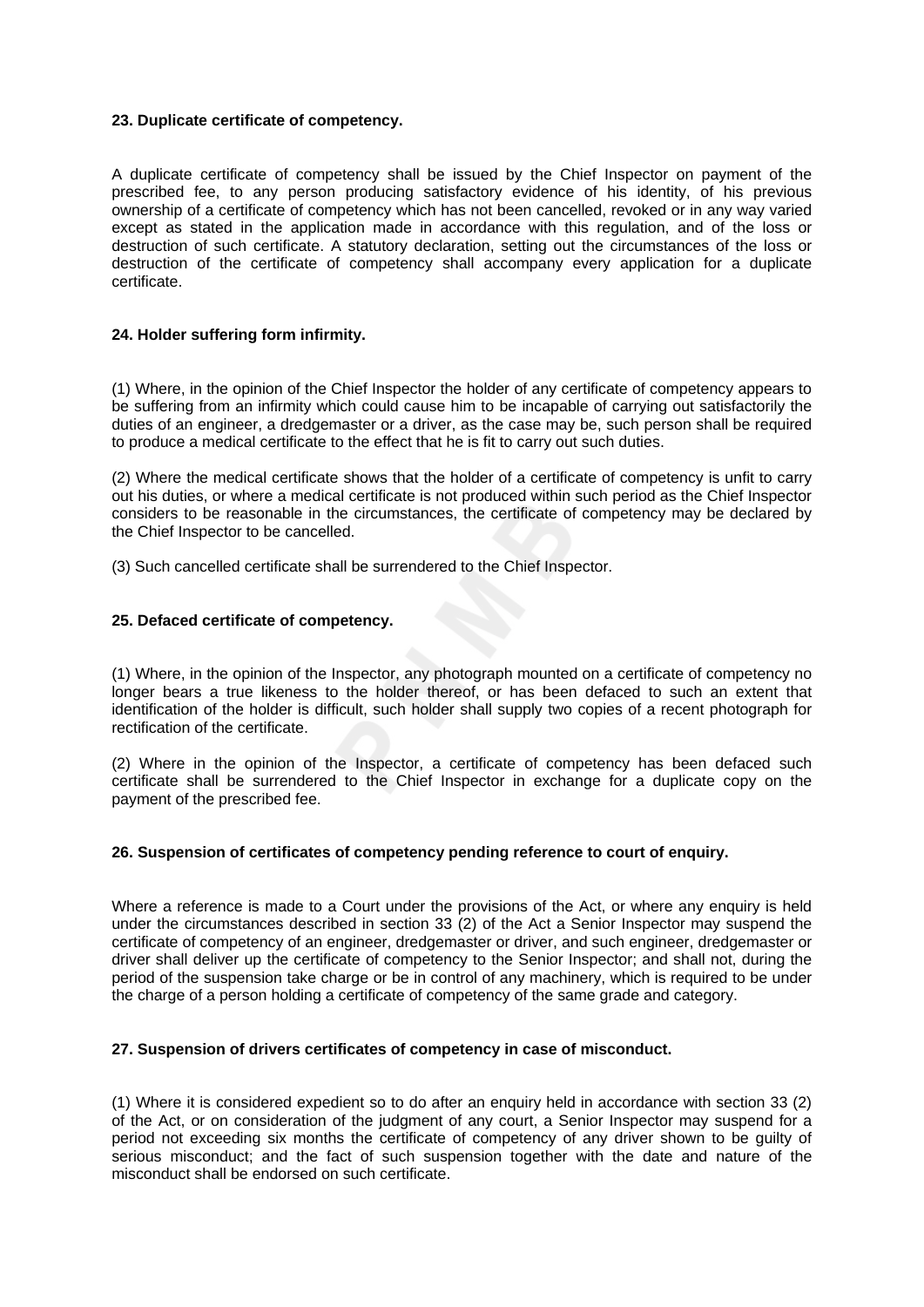(2) For the purposes of paragraph (1) of this regulation "serious misconduct" means:

*(a)* sleeping while on duty; or

*(b)* being in a state of intoxication while on duty; or

*(c)* leaving machinery unattended while on duty; thus endangering its safety; or

*(d)* failure to report without undue delay to the occupier, engineer or dredgemaster any defect in machinery which is likely to cause danger to life or property while such machinery is under his direct control; or

*(e)* causing damage to machinery or injury to any person by careless operation of machinery or by neglect of routine instructions, or by neglect to use the safety appliances provided.

#### **28. Cancellation of suspension of certificate of competency.**

(1) Where it is considered expedient so to do after enquiry held in accordance with the provisions of section 33 (2) of the Act or on consideration of a judgment of any Court :

*(a)* the Minister may cancel any certificate of competency issued under the provisions of the Act or these Regulations; and

*(b)* the Chief Inspector may-

(i) suspend any certificate of competency issued under the provisions of the Act or these Regulations for such period as he may think fit; or

(ii) suspend any certificate of competency in the manner described in sub-paragraph (i) above and direct that a certificate of competency of a lower grade be issued free of charge to the holder thereof for the period of suspension.

(2) Where a certificate of competency is cancelled or suspended in accordance with paragraph (1) of this regulation, the holder thereof shall deliver up such certificate of competency to the Chief Inspector and shall not during the period of such suspension take charge or be in control of any machinery which is required to be under the charge of a person holding a certificate of competency of the same grade and category.

#### **29. False representation.**

(1) Any person who-

(i) makes use of a suspended or cancelled certificate of competency or makes use of a certificate of competency to which he is not entitled; or

(ii) allows his certificate of competency to be used by any other person; or

(iii) makes, or assists in making, or procures to be made any false representation for the purpose of procuring either for himself or any other person a certificate of competency;

shall be guilty of an offence.

(2) Where the Chief Inspector is satisfied that any certificate of competency has been obtained by false representation, such certificate shall be cancelled by the Chief Inspector and the holder thereof shall surrender the same to the Chief Inspector.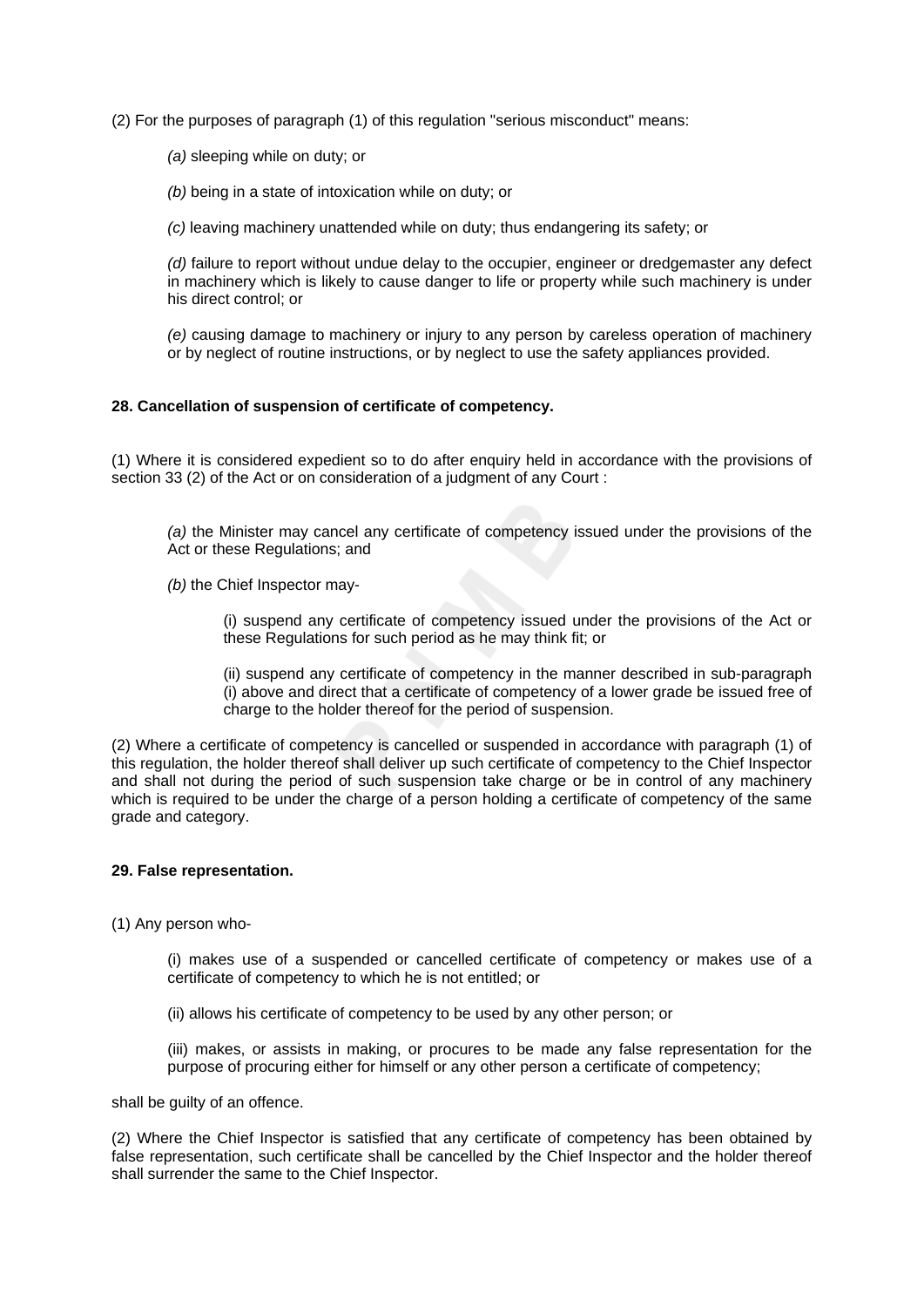(3) Where any holder of a certificate of competency falsely represents that he is in charge of, or an assistant to a person in charge of, any machinery which he is not authorized by his certificate or competency to be so in charge or to be such an assistant, he shall be guilty of an offence.

### **30. Lost certificate of competency.**

Any person, other than the rightful owner, who comes into possession of a certificate of competency shall immediately forward such certificate to the Chief Inspector.

## **31. Fees.**

(1) Fees shall be charged in accordance with the following scale-

*(a)* Examination fees:

| (i) For a first or second grade engineer's<br>certificate of competency                                                                                     | \$50.00                                                                                                            |  |  |  |  |  |
|-------------------------------------------------------------------------------------------------------------------------------------------------------------|--------------------------------------------------------------------------------------------------------------------|--|--|--|--|--|
| (ii) For Part A of a set of a first or second<br>grade engineer's certificate of competency                                                                 | 25.00                                                                                                              |  |  |  |  |  |
| (iii) for Part B and Part C of a first or second<br>grade engineer's certificate of competency                                                              | 25.00                                                                                                              |  |  |  |  |  |
| (iv) For a dredgemater's certificate of<br>competency                                                                                                       | 30.00                                                                                                              |  |  |  |  |  |
| (v) For Part A or part B or Part C of a<br>dredgemaster's certificate of competency                                                                         | 10.00 each part                                                                                                    |  |  |  |  |  |
| (vi) For a first grade driver's certificate of<br>competency                                                                                                | \$15.00                                                                                                            |  |  |  |  |  |
| (vii) For a second grade driver's certificate of<br>competency                                                                                              | 10.00                                                                                                              |  |  |  |  |  |
| (b) Endorsement fees:                                                                                                                                       | 5.00                                                                                                               |  |  |  |  |  |
| For an endorsement of a certificate of<br>competency under regulation 22 (inclusive of<br>examination fees)                                                 |                                                                                                                    |  |  |  |  |  |
| (c) For the issue of a certificate of competency under<br>regulation 6                                                                                      | The appropriate examination fees                                                                                   |  |  |  |  |  |
| (d) Where a candidate is exempted from Part A of an<br>examination under regulation 20 (5) and proceeds to<br>sit for Part B and part C of such examination | The examination fees as prescribed in<br>sub-paragraph (a) (i) or (a) (iv) of this<br>paragraph as the case may be |  |  |  |  |  |
| (e) Issue of duplicate certificates:                                                                                                                        |                                                                                                                    |  |  |  |  |  |
| (i) Upon surrender of a defaced certificate                                                                                                                 | \$3.00                                                                                                             |  |  |  |  |  |
| (ii) Where the original certificate is lost or<br>destroyed.                                                                                                | 5.00                                                                                                               |  |  |  |  |  |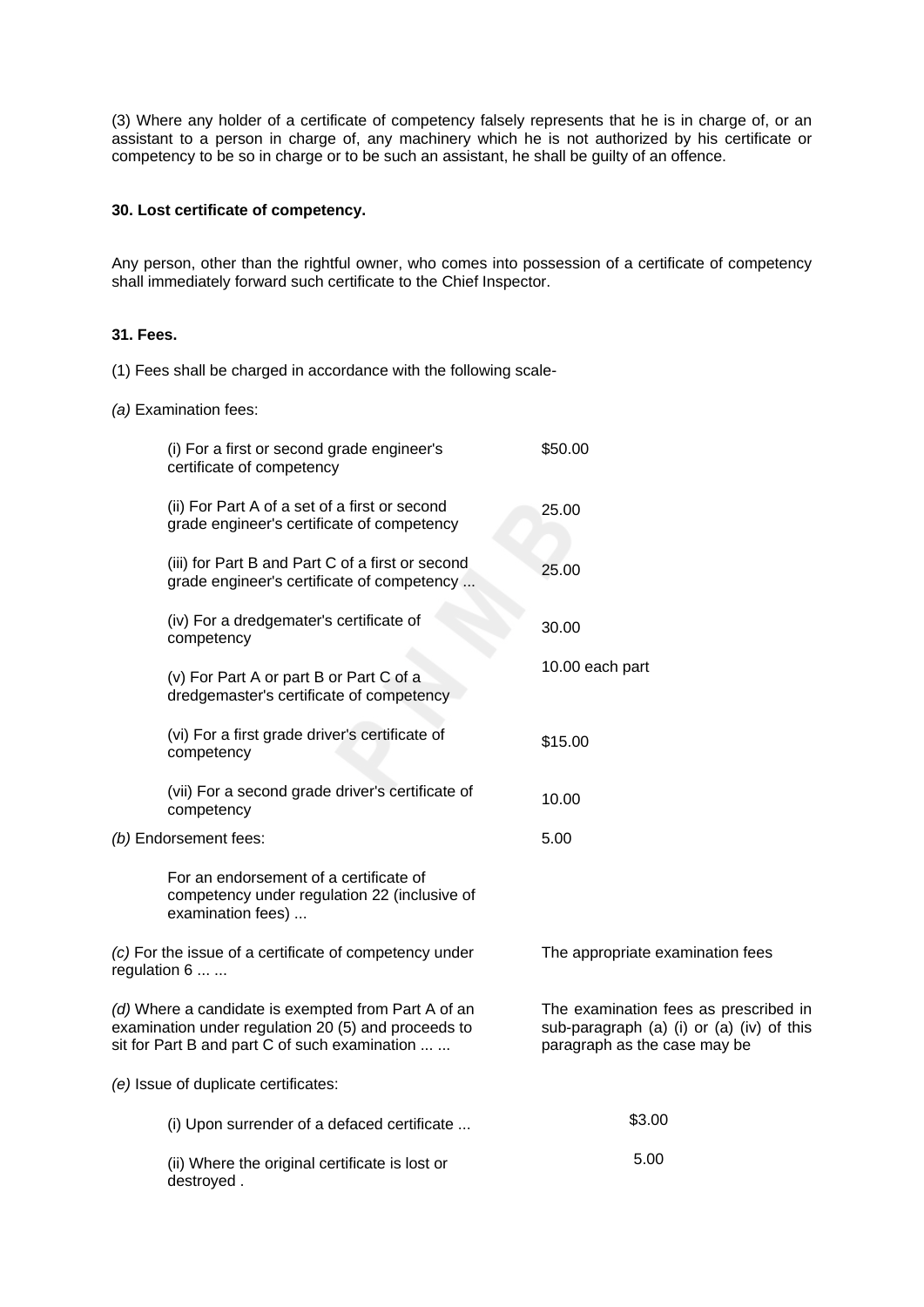(2) Where a candidate fails in any examination no part of the fee shall be returned to him.

(3) Where a candidate without reasonable cause fails to attend at the time arranged for the examination he may be required by the Panel to forfeit the fee paid. Non-attendance on account of sickness shall be deemed to be a reasonable cause, provided a certificate to that effect, signed by a registered medical practitioner, is produced.

(4) All fees shall be credited to the revenue of the Government of Malaysia.

## **32. Penalty.**

Any person who commits an offence against these Regulations for which no corresponding penalty is provided by the Act, shall on conviction, be liable to a fine not exceeding one thousand ringgit.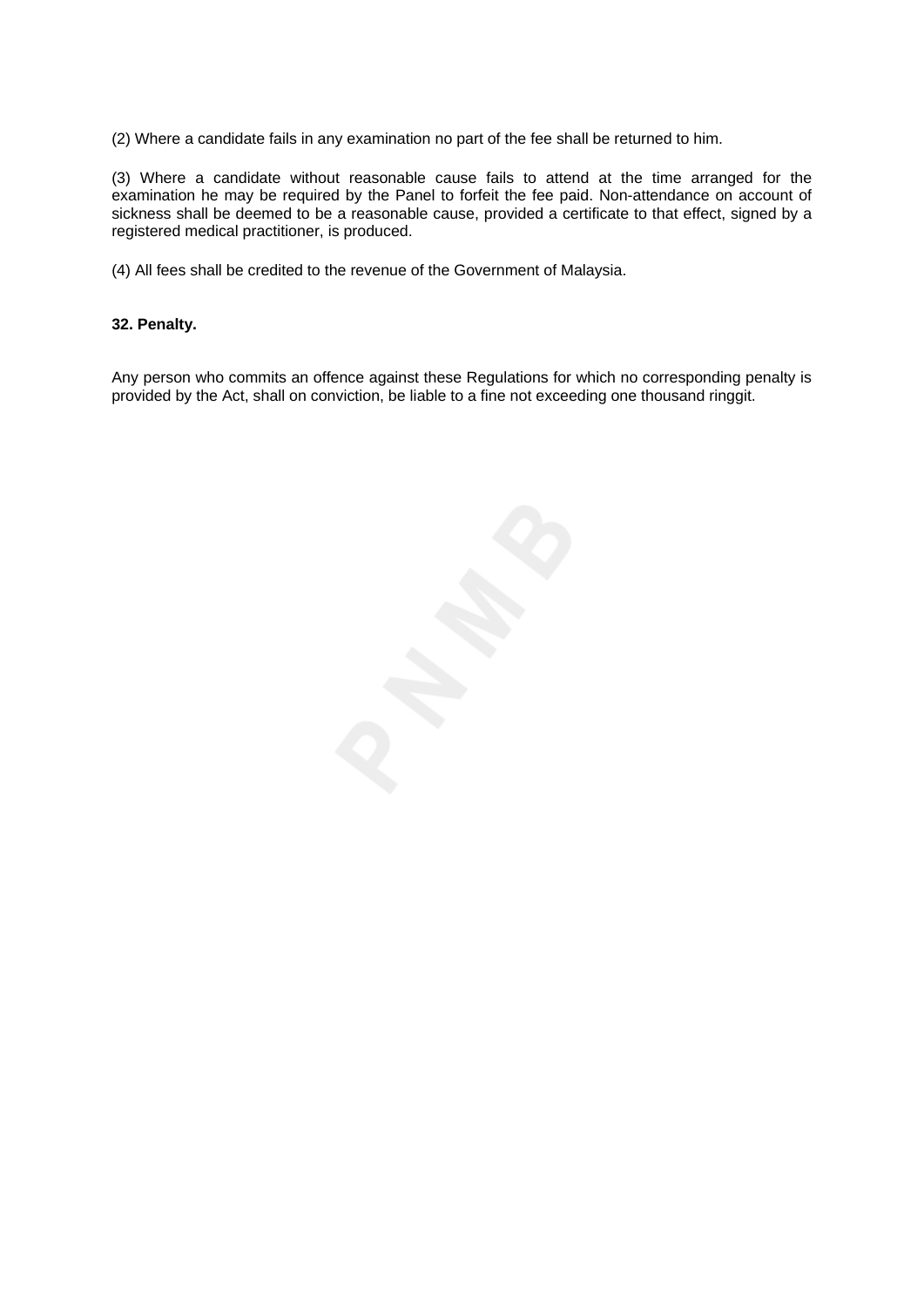# **FIRST SCHEDULE**

## FORM A

## *FACTORIES AND MACHINERY ACT, 1967*

## FACTORIES AND MACHINERY (CERTIFICATES OF COMPETENCY-EXAMINATIONS) REGULATIONS, 1970

# CERTIFICATE OF COMPETENCY

Regulation 5 (2)

CERT. No....................................................

This is to certify that ............................................................................. has been found by the Panel of Examiners, appointed under the FACTORIES AND MACHINERY ACT, 1967 to be fully qualified to fulfill the duties of .............................................................. and in accordance with the provisions of the Act is hereby granted this Certificate.

*(a)* after examination

\* This Certificate is granted

*(b)* under regulation 6 (3).

For the Panel of Examiners

.................................... *Chairman*

………................................................... *Chief Inspector of Factories and Machinery, Malaysia*

Issued at Kuala Lumpur on the ............................. day of ..................19......................

\_\_\_\_\_\_\_\_\_\_\_\_\_\_\_\_\_\_\_\_\_\_\_\_\_\_\_\_\_\_\_\_\_\_\_\_\_\_\_\_\_\_\_\_\_\_\_\_\_\_\_\_\_\_\_\_\_\_\_\_\_\_ \*Delete where not applicable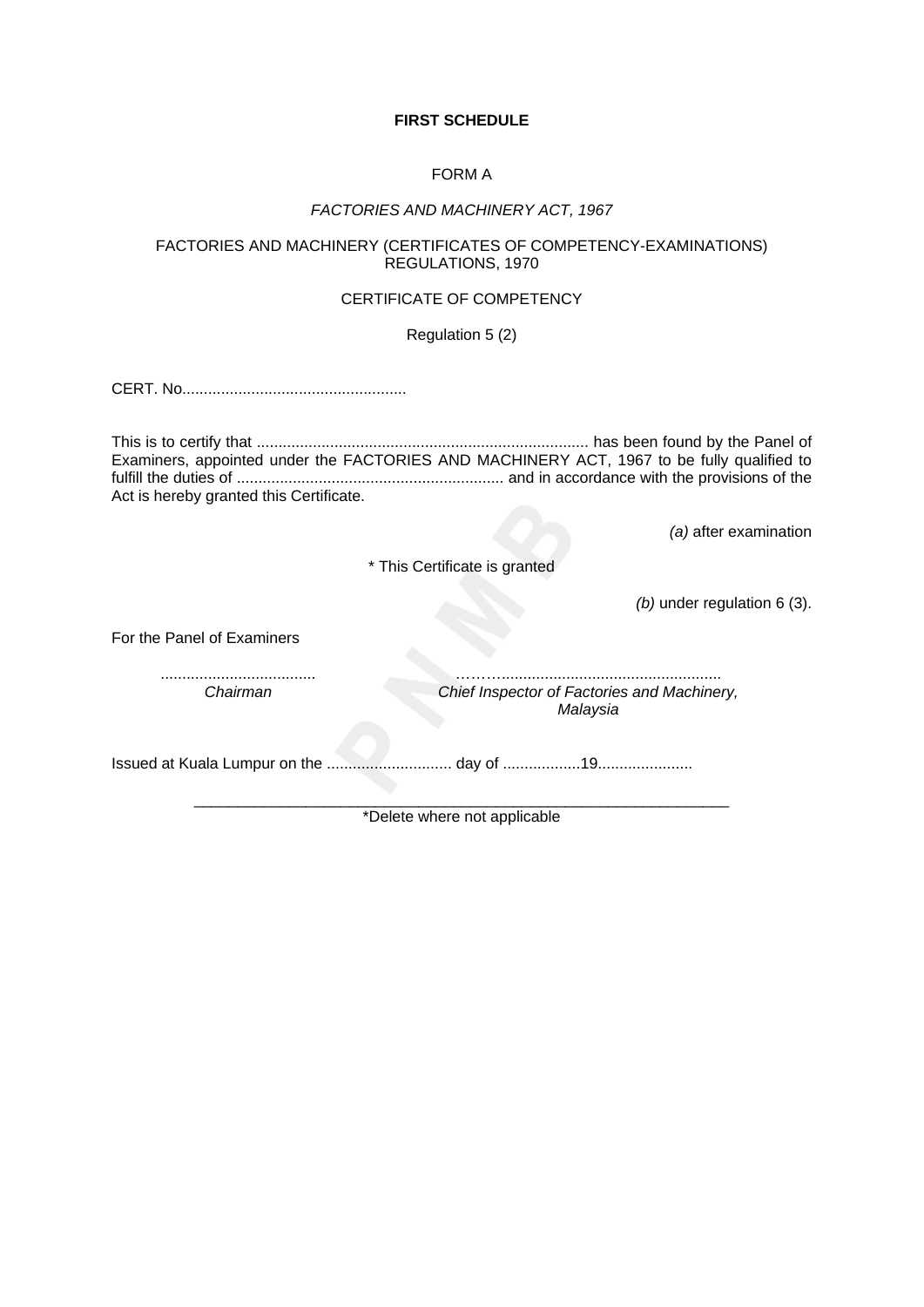# FURTHER QUALIFICATIONS

| Signature of holder       | Signature of holder |                                                   |
|---------------------------|---------------------|---------------------------------------------------|
|                           |                     |                                                   |
|                           |                     |                                                   |
|                           |                     |                                                   |
|                           | Place of Birth      |                                                   |
|                           |                     | Any person other than<br>the owner thereof        |
|                           |                     | becoming possessed of<br>this Certificate is      |
|                           |                     | required to transmit it<br>forthwith to the Chief |
|                           |                     | Inspector of Factories<br>and Machinery, Ministry |
|                           |                     | of Labour, Kuala<br>Lumpur.                       |
| Issued at Kuala Lumpur on |                     |                                                   |
|                           |                     |                                                   |

..................................... *Chairman, Panel of Examiners*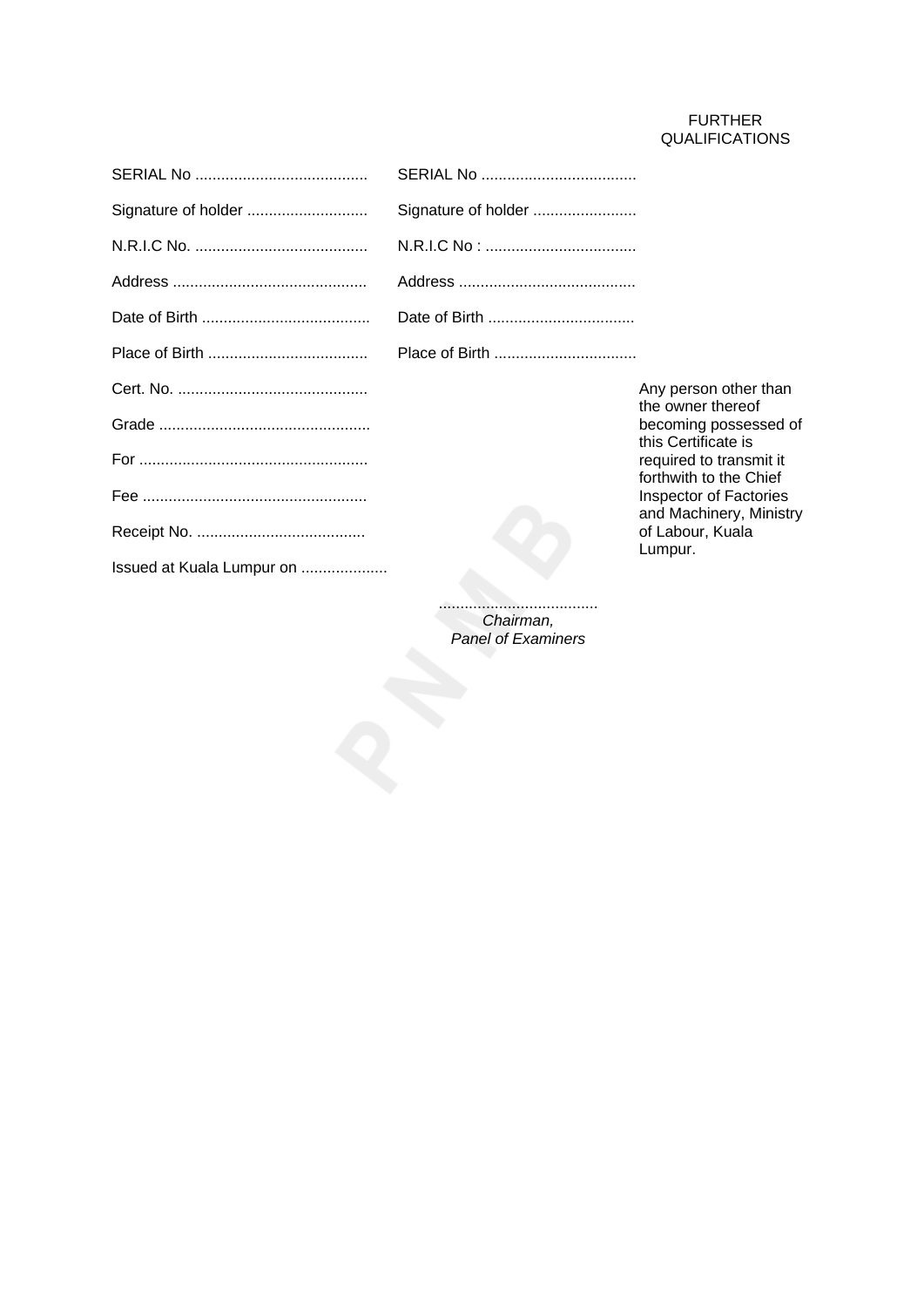## FORM B

## FACTORIES AND MACHINERY ACT 1967

### FACTORIES AND MACHINERY (CERTIFICATES OF COMPETENCY-EXAMINATIONS) REGULATIONS 1970

## CERTIFICATE OF COMPETENCY

## Regulation 5 (2)

|--|--|--|--|--|--|--|--|--|--|--|--|--|--|--|--|--|--|--|--|--|--|--|--|--|--|--|--|--|--|--|

Receipt No. …………………

#### ……….. GRADE ENGINE DRIVER

CERTIFICATE No...........................FOR ...............................................................

This is to certify that .............................................................................has been found by the Panel of Examiners, appointed under the FACTORIES AND MACHINERY ACT, 1967, to be fully qualified to fulfil the duties of ............................................................................... GRADE ENGINE DRIVER and in accordance with the provisions of the Act is hereby granted this Certificate.

> .................................................... *Chairman, Panel of Examiners*

> > *(a)* after examination

\* This Certificate is granted

*(b)* under Regulation 6 (3).

For the Panel of Examiners

............................. *Chairman* 

............................................................................ *Chief Inspector of Factories and Machinery,* 

*Malaysia*

Issued at ...................on the ..............................day of ..............................19 .........

\_\_\_\_\_\_\_\_\_\_\_\_\_\_\_\_\_\_\_\_\_\_\_\_\_\_\_\_\_\_\_\_\_\_\_\_\_\_\_\_\_\_\_\_\_\_\_\_\_\_\_\_\_\_\_\_\_\_\_\_\_\_ \*Delete where not applicable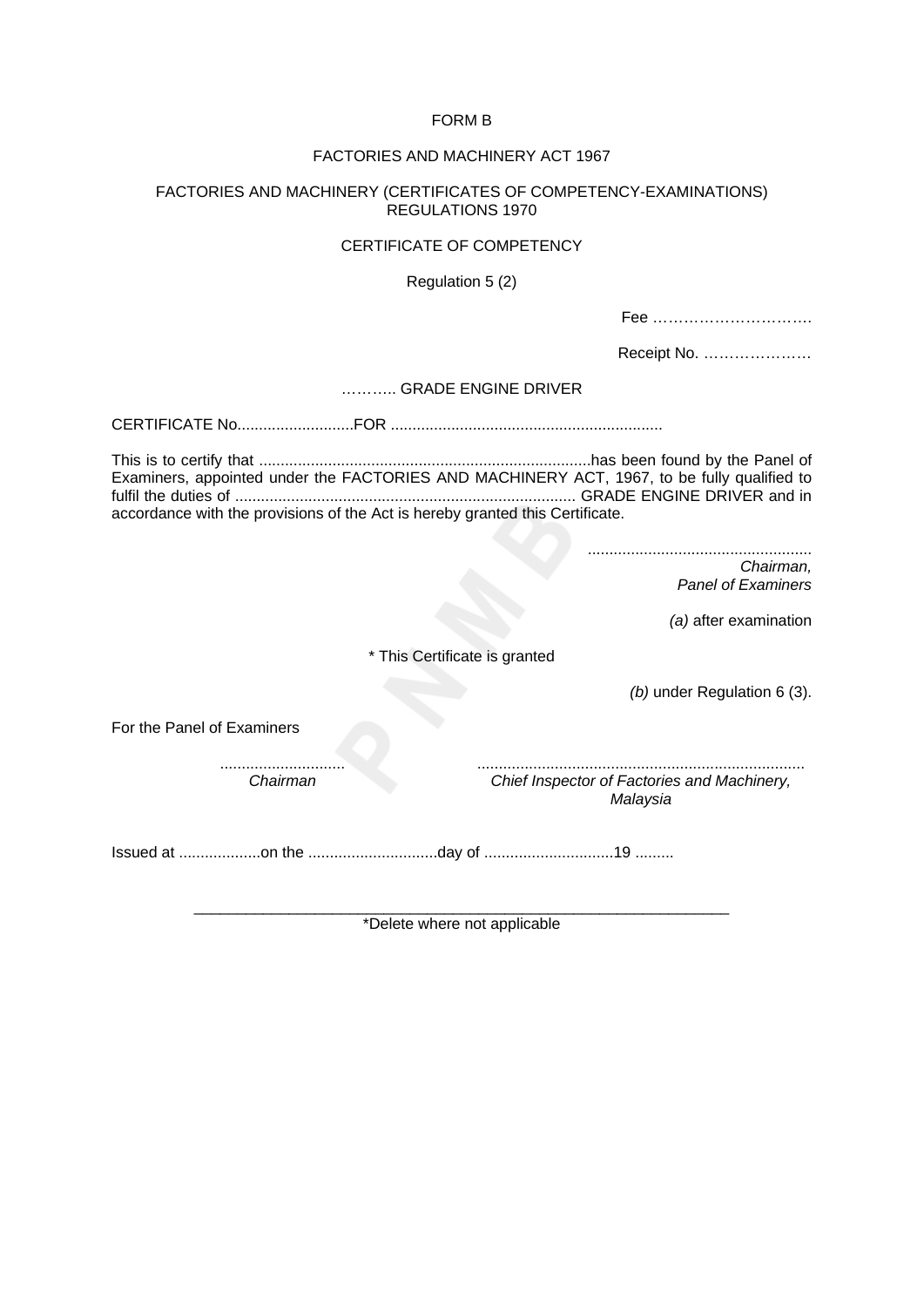# FURTHER QUALIFICATIONS

|                           | Signature of holder |                                                   |
|---------------------------|---------------------|---------------------------------------------------|
|                           |                     |                                                   |
|                           |                     |                                                   |
|                           |                     |                                                   |
|                           |                     |                                                   |
|                           |                     | Any person other than<br>the owner thereof        |
|                           |                     | becoming possessed of<br>this Certificate is      |
|                           |                     | required to transmit it<br>forthwith to the Chief |
|                           |                     | Inspector of Factories<br>and Machinery, Ministry |
|                           |                     | of Labour, Kuala<br>Lumpur.                       |
| Issued at Kuala Lumpur on |                     |                                                   |

Photograph Photograph Right thumb print Right thumb print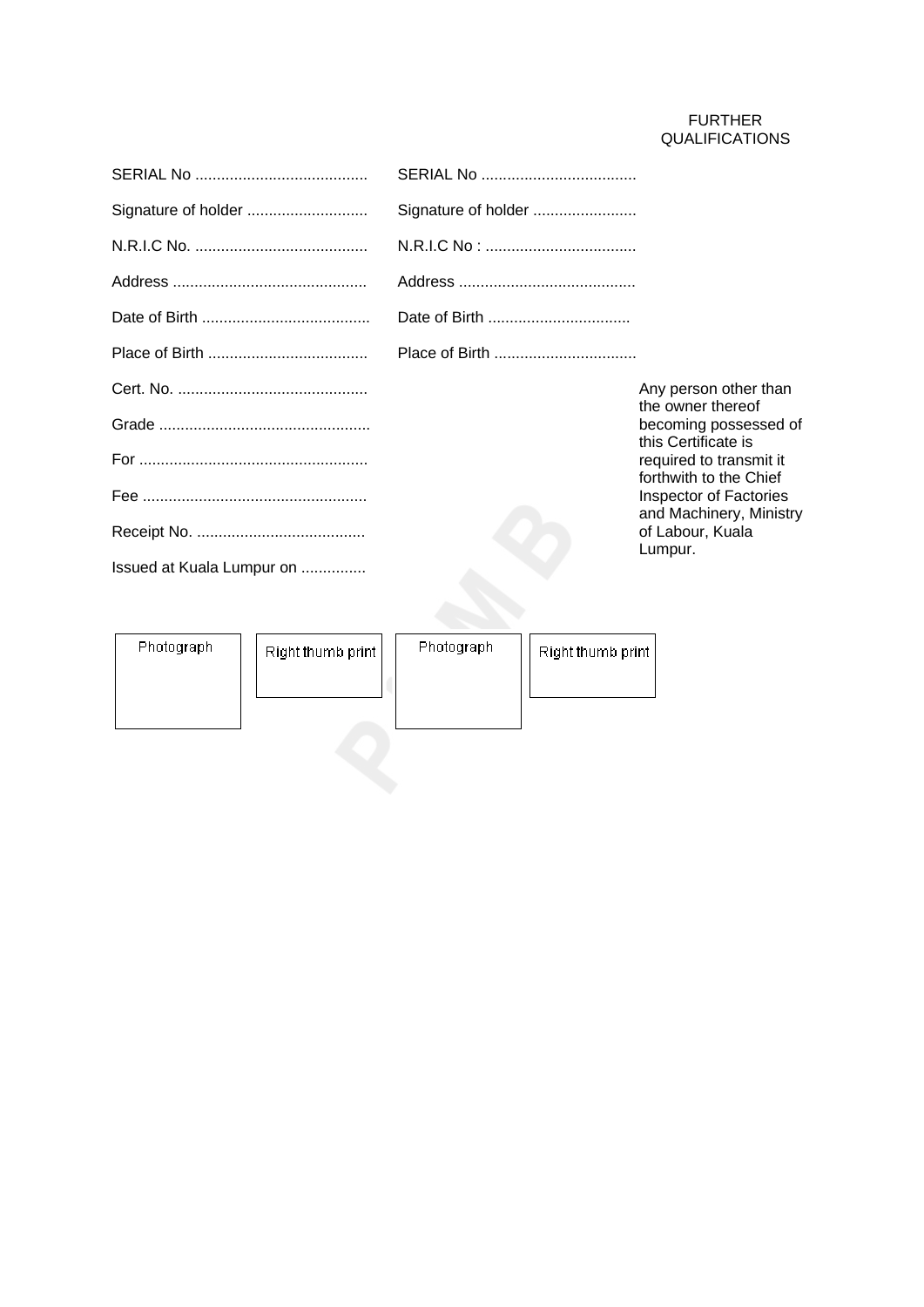## **SECOND SCHEDULE**

### FORM A

#### *FACTORIES AND MACHINERY ACT, 1967*

## FACTORIES AND MACHINERY (CERTIFICATES OF COMPETENCY-- EXAMINATIONS) REGULATIONS, 1970

### Regulation 9 (1)

## APPLICATION FOR CERTIFICATE OF COMPETENCY AS ENGINEERS/ DREDGEMASTERS

I (name in full) ................................................. (*Capital Letters*) N.R.I.C No............................................ of (present address) .......................................... born at (place of birth) .................................................. on (date of birth) ........................................ hereby apply for examination / exemption from examination for:

\*Second grade engineer's certificate (steam boilers/ internal combustion engines) Part A - Part B.

\* First grade engineer's certificate (steam boilers/ internal combustion engines) Part A - Part B.

\* Dredgemaster's certificate (steam boilers/ internal combustion engines) Part A -Part B - Part C.

\* Dredgemaster's certificate (electric only) Part A - Part B - Part C.

| Name and address of<br>Firms at which                                                    | Apprenticed as | Dates |                     | Period        |
|------------------------------------------------------------------------------------------|----------------|-------|---------------------|---------------|
| apprenticeship was                                                                       |                | From  | To                  | <b>Months</b> |
| served, and description                                                                  |                |       |                     |               |
| of manufactures.                                                                         |                |       |                     |               |
|                                                                                          |                |       |                     |               |
|                                                                                          |                |       |                     |               |
|                                                                                          |                |       | <b>Total Period</b> |               |
| Names and addresses of Firms with which you                                              |                |       |                     |               |
| were in charge of steam boiler/ internal                                                 |                |       |                     |               |
| combustion engines/ dredges.                                                             |                |       |                     |               |
|                                                                                          |                |       |                     |               |
|                                                                                          |                |       | <b>Total Period</b> |               |
|                                                                                          |                |       |                     |               |
| Details of academic training and qualifications,<br>and certificates of competency held. |                |       |                     |               |
|                                                                                          |                |       |                     |               |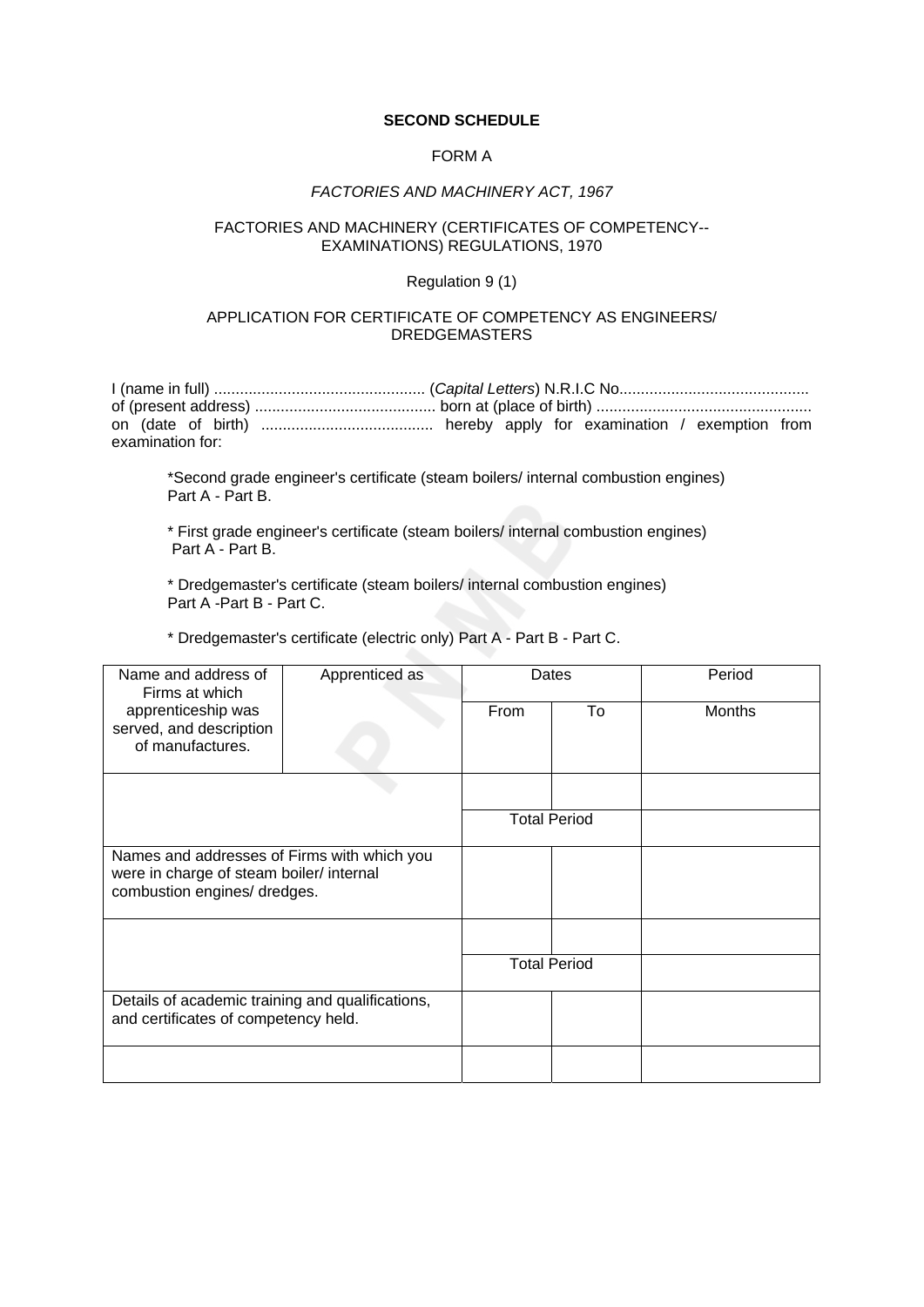I am at present employed by ................................................. as ................................................... I enclose original testimonials and copies thereof as evidence of the above statements.

Date ..........................................................

(Signed) ...................................................................

I certify that I have seen the original documents and that the duplicates are true copies thereof.

............................................... *Member, Panel of Examiners*

\* Strike out the words not applicable

Note: Do not forward fees until requested

# FORM B

\_\_\_\_\_\_\_\_\_\_\_\_\_\_\_\_\_\_\_\_\_\_\_\_\_\_\_\_\_\_\_\_\_\_\_\_\_\_\_\_\_\_\_\_\_\_\_\_\_\_\_\_\_\_\_\_\_\_\_\_\_\_

## *FACTORIES AND MACHINERY ACT, 1967*

## FACTORIES AND MACHINERY (CERTIFICATES OF COMPETENCY-- EXAMINATIONS) REGULATIONS, 1970

Regulation 9 (1)

## APPLICATION FOR CERTIFICATE OF COMPETENCY AS ENGINE DRIVER

I (name in full)....................................................................... N.R.I.C. No. ............................ of (Present address) ................................. born at (place of birth) ................. on (date of birth) ............................... at present employed as ................................................ hereby apply for \*examination / exemption from examination for ................................................. grade engine driver's certificate of competency for ............................ I attach reference(s) proving a period of .................................... months service as ....................................... employed on \*Internal Combustion Engines of .................................... H.P. / Steam Boilers of ................................ square feet heating surface / certificate of competency No. ......................... grade .......................... for ................................ issued by .................. on .............. I also enclose two (2) copies of a recent photograph (Passport size).

Date .....................................................

......................................... *Signature of Applicant*

\* Strike out the words not applicable

Note: Do not forward fees until requested.